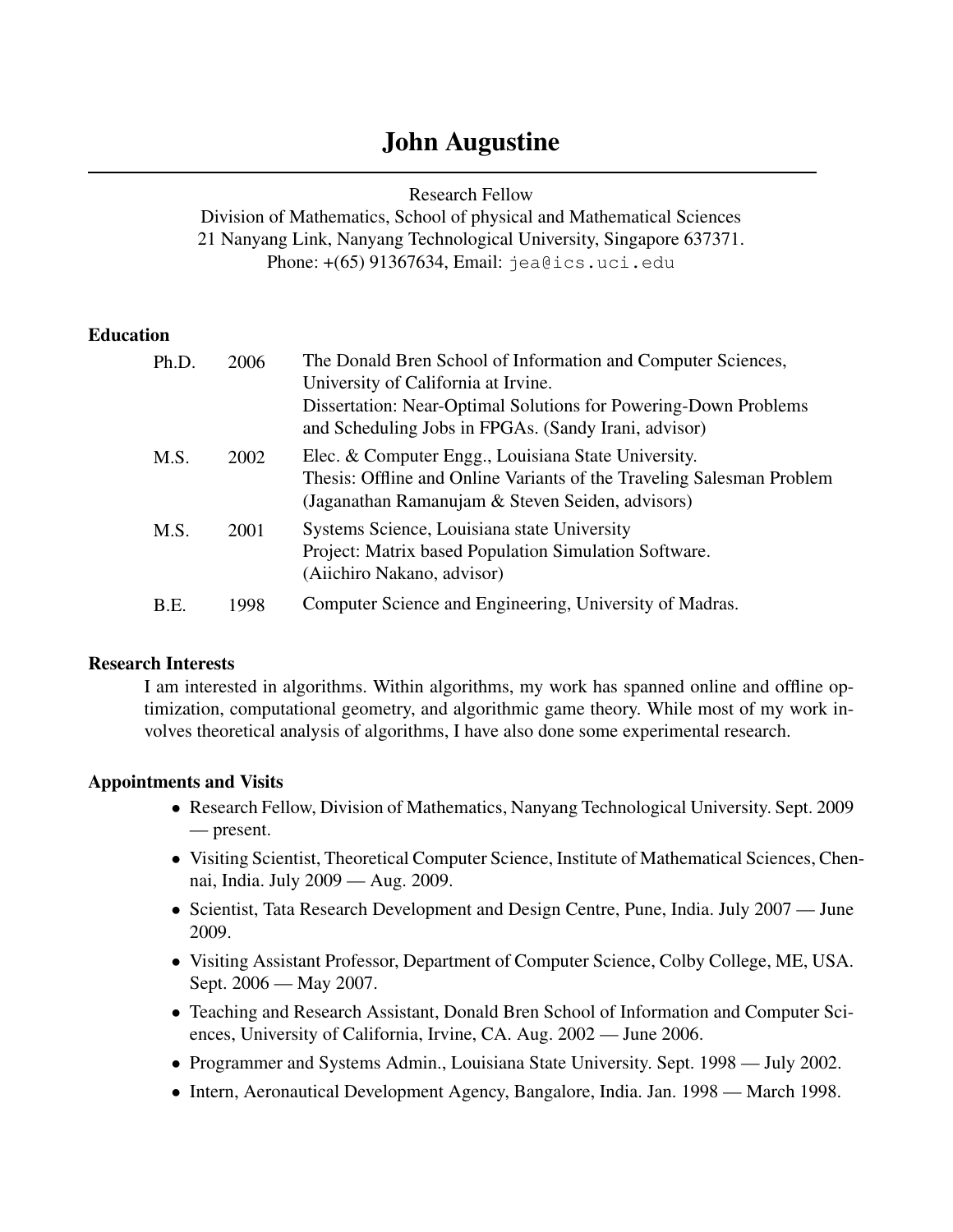#### Journal Articles

- J-1 John Augustine and Steven Seiden, "Linear Time Approximation Schemes for Vehicle Scheduling problems," *Theoretical Computer Science*, Volume 324, Issues 2-3, September 2004, pp. 147-160.
- J-2 John Augustine, Sandy Irani and Chaitanya Swamy, "Optimal Power-Down Strategies," *SIAM Journal on Computing*, Volume 37, Issue 5, January 2008, pp. 1499-1516.
- J-3 John Augustine, Sudarshan Banerjee, and Sandy Irani, "Strip packing with precedence constraints and strip packing with release times," *Theoretical Computer Science*, Volume 410, Issues 38-40, 6 September 2009, pp. 3792-3803.
- J-4 John Augustine, Brian Putnam, and Sasanka Roy, "Largest Empty Circle Centered on a Query Line," *Journal of Discrete Algorithms*, Volume 8, Issue 2, June 2010, Pages 143- 153.
- J-5 John Augustine, David Eppstein, and Kevin A. Wortman, "Approximate Weighted Farthest Neighbor Queries and Minimum Dilation Stars," accepted to appear in *Discrete Mathematics Algorithms and Applications*.

#### Refereed Conference Publications

- C-1 John Augustine and Steven Seiden, "Linear Time Approximation Schemes for Vehicle Scheduling problems," Proceedings of the 8th Scandinavian Workshop on Algorithm theory (SWAT), 2002. (Preliminary version of article J-1.)
- C-2 John Augustine, Sandy Irani, and Chaitanya Swamy, "Optimal Power-Down Strategies," Proceedings of the 45th Annual IEEE Symposium on Foundations of Computer Science (FOCS), 2004. (Preliminary version of article J-2.)
- C-3 Mohamed Aly and John Augustine, "Online Packet Admission And Oblivious Routing In Sensor Networks," Proceedings of the 17th International Symposium on Algorithms and Computation (ISAAC), 2006.
- C-4 John Augustine, Sudarshan Banerjee, and Sandy Irani, "Strip packing with precedence constraints and strip packing with release times," Proceedings of the 18th ACM Symposium on Parallelism in Algorithms and Architectures (SPAA), 2006. (Preliminary version of article J-3.)
- C-5 Pranjali Pagey, John Augustine, Rahul Kelkar, and Harrick Vin, "A tool for server consolidation engagements," In TCS Technical Architects Conference (TACTiCS), 2009.
- C-6 Deepak Jeswani, Nakul Korde, Dinesh Patil, Maitreya Natu, and John Augustine,,"Probe Station Selection Algorithms for Fault Management in Computer Networks," Second International Conference on Communication Systems and Networks (COMSNETS), 2010.
- C-7 John Augustine, David Eppstein, and Kevin A. Wortman, "Approximate Weighted Farthest Neighbor Queries and Minimum Dilation Stars," The 16th Annual International Computing and Combinatorics Conference (COCOON), 2010. (Preliminary version of article J-5.)
- C-8 John Augustine and Nick Gravin, "On the Continuous CNN Problem," The 21st International Symposium on Algorithms and Computation (ISAAC), 2010.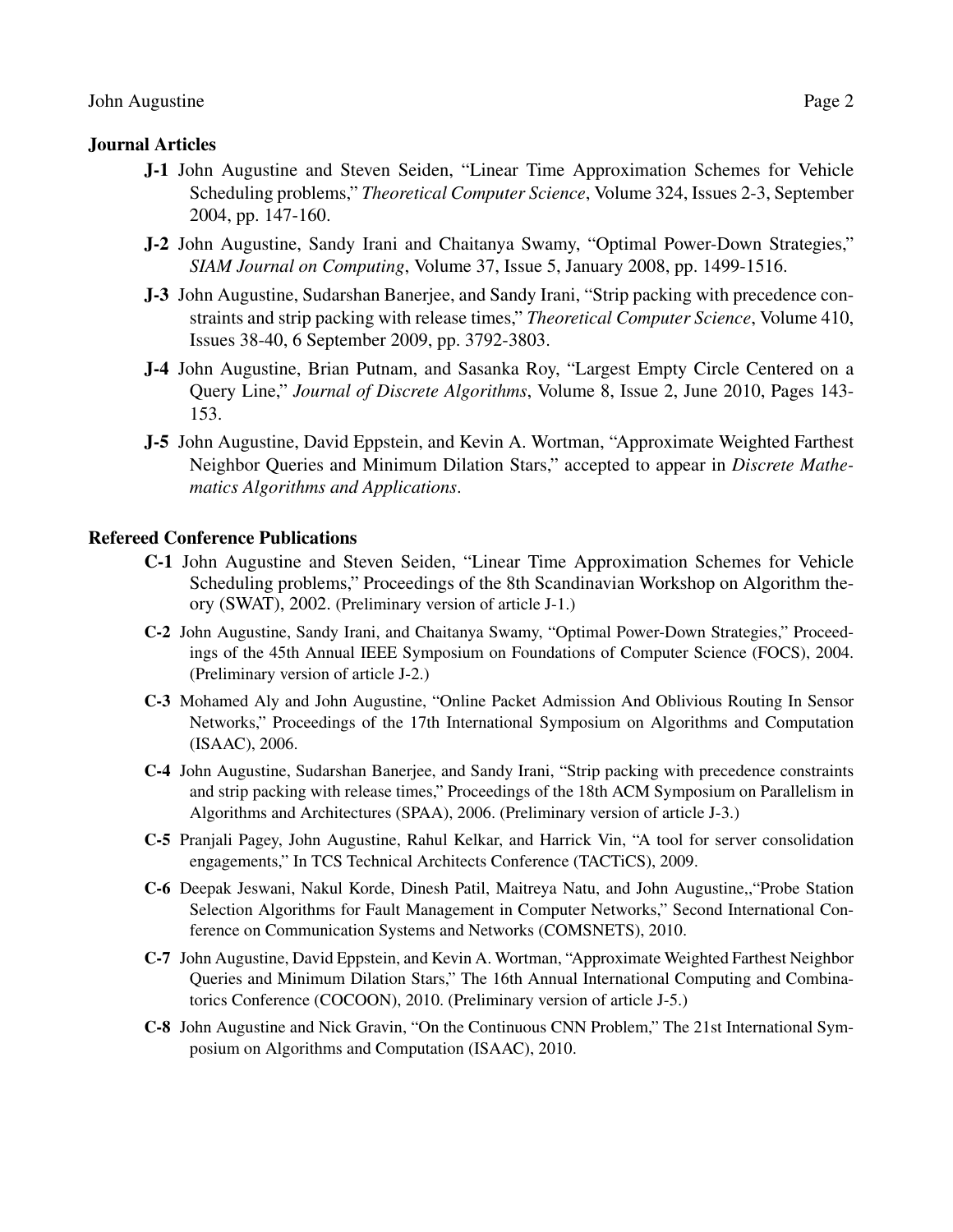- C-9 Sangameshwar Patil, Sasanka Roy, John Augustine, Amanda Redlich, Sachin Lodha, and Harrick Vin, Anand Deshpande, Mangesh Gharote, and Ankit Mehrotra, "Minimizing Testing Overheads in Database Migration Lifecycle." The 16th International Conference on Management of Data (COMAD), 2010.
- C-10 John Augustine, Qi Han, Sachin Lodha, Philip Loden, and Sasanka Roy, "Tight Analysis of Shortest Path Convergecast in Wireless Sensor Networks." The 17th Computing: the Australasian Theory Symposium (CATS), 2011.

### **Manuscripts**

- M-1 John Augustine, Sandip Das, Anil Maheswari, Subhas Nandy, Sasanka Roy, and Swami Sarvattomananda, "Querying for the Largest Empty Geometric Object in a Desired Location." A preliminary version is at <http://arxiv.org/abs/1004.0558>. Current results (that subsume the preliminary version) can be discussed.
- M-2 John Augustine, Ning Chen, Edith Elkind, Angelo Fanelli, Nick Gravin, and Dmitry Shiryaev, "Dynamics of Profit-Sharing Games." Current version available at [http://arxiv.](http://arxiv.org/abs/1010.5081) [org/abs/1010.5081](http://arxiv.org/abs/1010.5081).

### Student Symposia

S-1 Deepak Jeswani, Nakul Korde, Dinesh Patil, Maitreya Natu, and John Augustine,"Probe Station Selection for Robust Network Monitoring," Student Research Symposium on High Performance Computing (HiPC), 2009.

#### Works in Progress

The following are very brief descriptions. More information will be provided if requested.

- W-1 Given a bipartite graph modeling the valuation of various goods by consumers, we are interested in pricing the goods and allocating them to consumers in a manner that maximizes revenue while ensuring that the solution is both envy free and Pareto optimal. This is joint work with Ning Chen and Hua Xia.
- W-2 In a network congestion game, we introduce the notion of incentives in which some of the cost of the edges can be borne by a central authority. We ask: what is the minimum incentive required to bring the price of stability to 1? This is joint work with Ioannis Caragiannis, Kalaitzis Christos, and Angelo Fanelli.

## Research Proposals

R-1 "Multi-Objective Optimization for Effective Data Centre Management." This proposal was accepted for funding by Fonds National de la Recherche, Luxembourg, according to the Aides a la Formation-Recherche postdoctoral grant scheme, 2009. (Declined in favor of position at Nanyang Technological University.)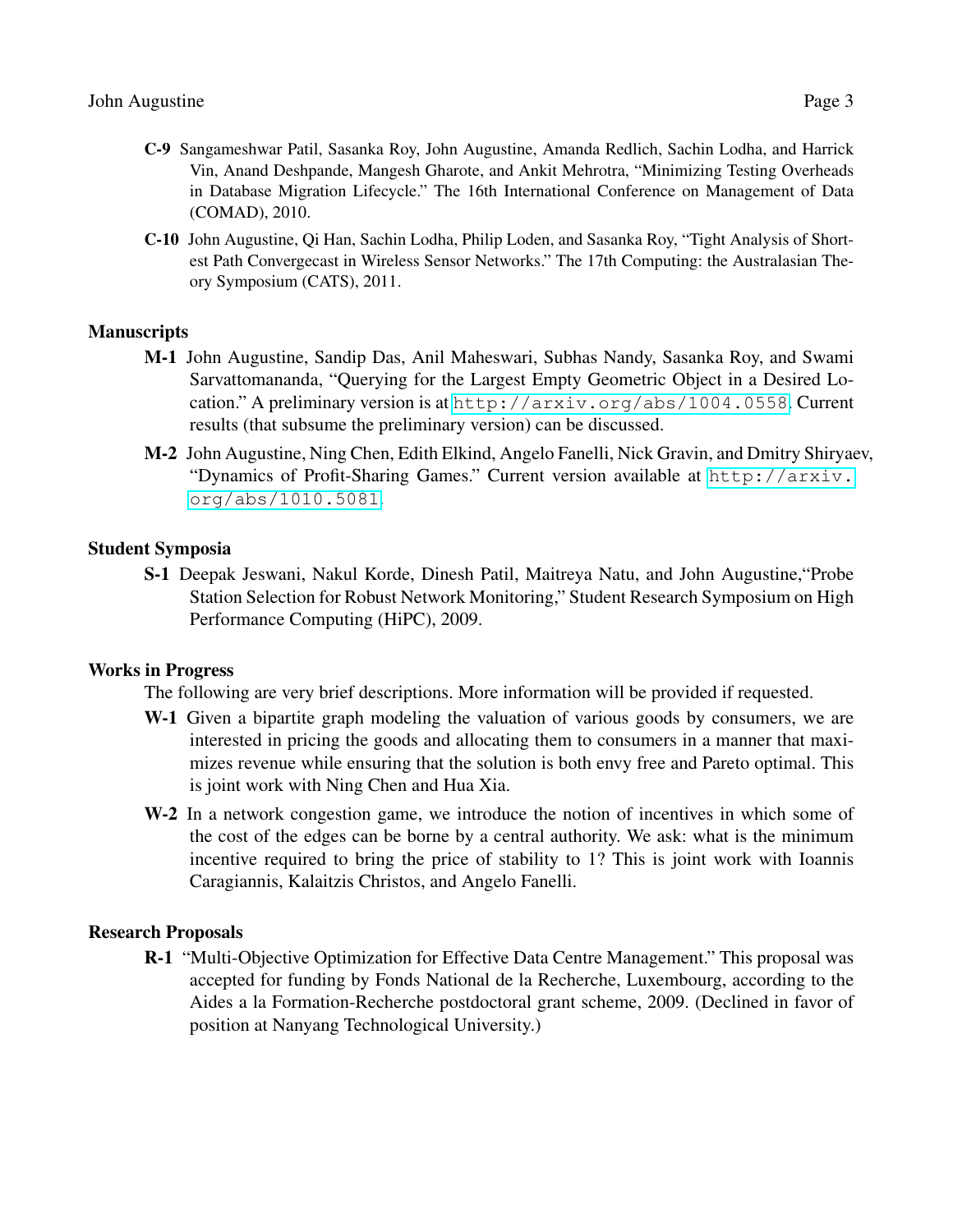#### **Theses**

- T-1 John E. Augustine, "Offline and Online Variants of the Traveling Salesman Problem," Master's thesis at Louisiana State University, December 2002.
- T-2 John E. Augustine, "Near-Optimal Solutions for Powering-Down Problems and Scheduling Jobs in FPGAs." Ph.D. dissertation at the University of California, Irvine, September 2006.

### Professional Service

- Program Committee member for the International Conference on Wireless Algorithms, Systems, and Applications, 2010, Beijing, China.
- Reviewed articles for several peer-reviewed conferences and journals.

### Select Presentations

- P-1 "Combinatorial Optimization: Bridging Theory and Practice," a four-part series at Tata Research Development and Design Centre, Pune, India. November 2007.
- P-2 "Fun with Algorithms," a presentation aimed at engaging undergraduate students in algorithmic research. Presented at several colleges in Pune, India.
- P-3 "Algorithmic Graph Theory," an invited talk at National Conference on Computational Mathematics and Soft Computing, July 2009, at Women's Christian College, Chennai, India.
- P-4 "Optimal Shortest Path Algorithms for the Convergecast Problem in Sensor Networks," a presentation at the Institute of Mathematical Sciences and Chennai Mathematical Institute, Chennai, India (August 2009).

## Detailed Work History

## Research Fellow, School of Physical and Mathematical Sciences, Nanyang Technological University

Singapore (September 2009 — present). Member of the Theoretical Computer Science group.

## Visiting Scientist, Theoretical Computer Science,

Institute of Mathematical Sciences

Chennai, India (July 2009 — August 2009).

#### Scientist, Tata Consultancy Services

Pune, India (July 2007 — June 2009).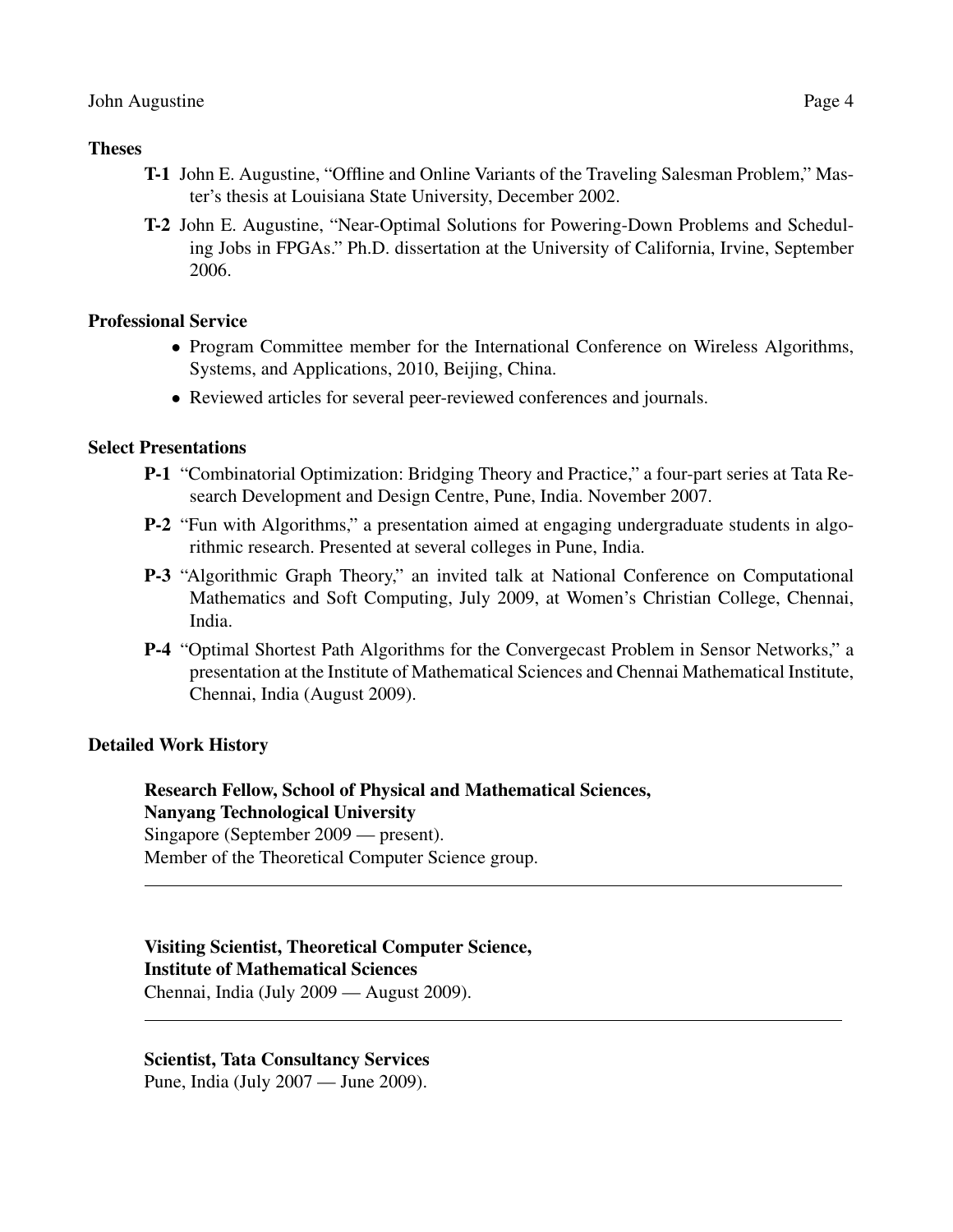Scientist at the Tata Research Development and Design Centre, an R&D division of Tata Consultancy Services. Member of the Applied Algorithms and Optimization Group in the Systems Research Lab. Engaged in researching and implementing solutions (using JAVA) to optimization problems arising in virtualization, software consolidation and cloud computing. Gained valuable insights into research challenges and emerging trends in IT industry.

#### Visiting Assistant Professor, Colby College

Waterville, ME, USA (Sept. 2006 — June 2007).

*Weaving the Web, Fall 2006:* Introduced non-majors to web design. The course included an HTML component (1 project) and a longer Javascript component (3 projects).

*Analysis of Algorithms, Fall 2006:* The class comprised of junior and senior computer science majors. The course included standard undergraduate algorithmic topics such as asymptotic notations, sorting, greedy algorithms, divide-and-conquer algorithms, dynamic programming, and various graph algorithms including graph searching, shortest paths, minimum spanning trees, and strongly connected components.

*Structured Programming and Elementary Algorithms, Spring 2007:* The class introduced JAVA programming to potential computer science majors. The language was taught using a pedagogical programming environment, BlueJ, designed specifically for introducing programming from an object oriented perspective.

*Topics in Computational Geometry and Graphics, Spring 2007:* The class had junior and senior computer science majors. Several topics were broadly sampled from Computer Graphics and Computational Geometry. The course included basic wireframe modeling of 3D objects, rendering techniques, planar point location, convex hull, Voronoi diagram, and Delaunay triangulation.

*Student Advising:* Advised the final year honors thesis of Ms. Andreea Olea at Colby College. She explored the partitioning of the vertices of directed acyclic graphs (DAGs). This problem finds application in embedded systems with components (vertices in our DAG) that can be implemented either in hardware or in software.

## Research and Teaching Asst, Univ. of Calif. at Irvine

Irvine, CA, USA (Sept. 2002 — June 2006).

*Research:* Designed algorithms for combinatorial optimization problems. The primary source of problems have been from the domain of systems design, specifically motivated by recent trends in designing power conserving systems. Other domains include computational geometry and